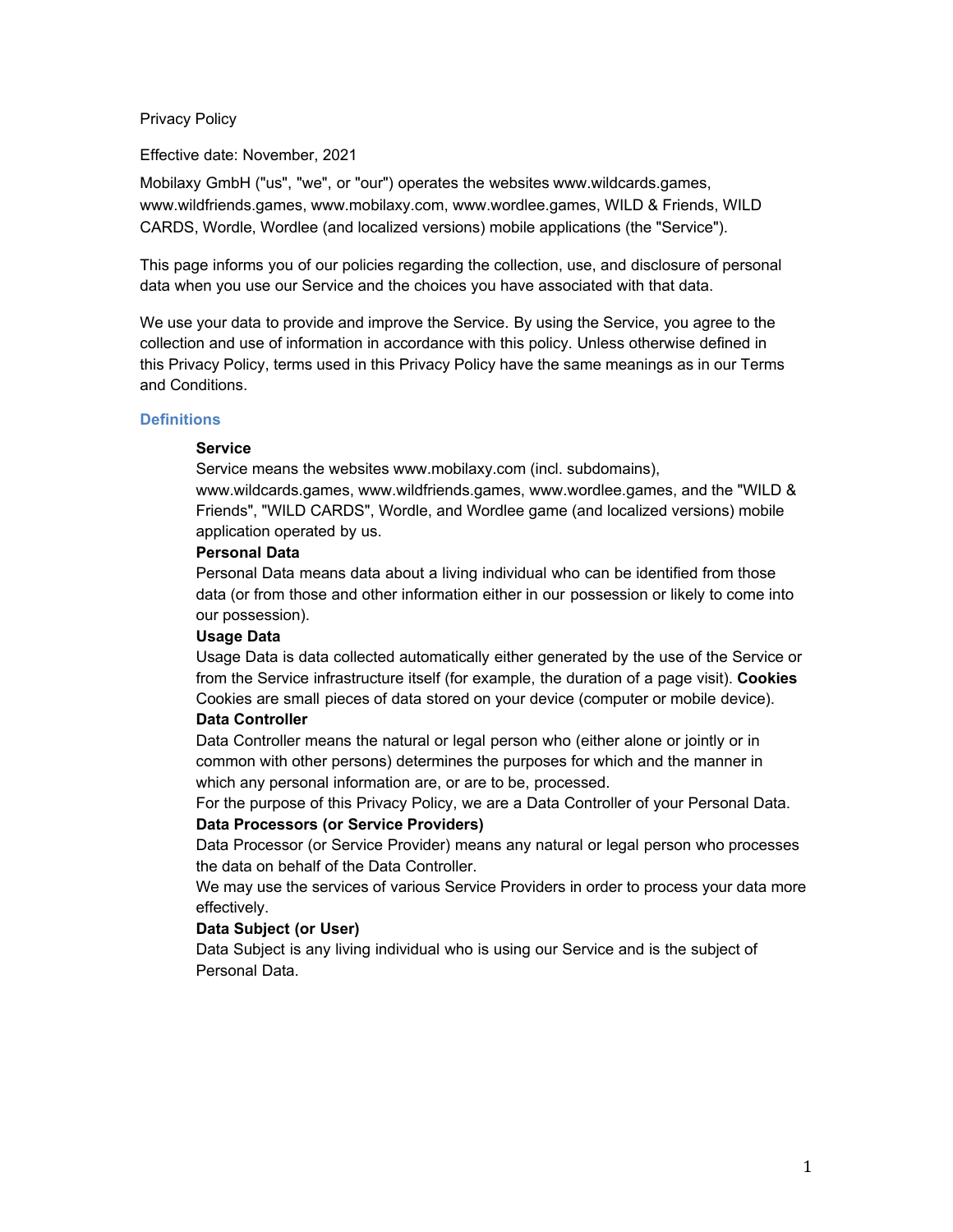### **Information Collection and Use**

We collect several different types of information for various purposes to provide and improve our Service to you.

### **Types of Data Collected**

#### *Personal Data*

While using our Service, we may ask you to provide us with certain personally identifiable information that can be used to contact or identify you ("Personal Data"). Personally identifiable information may include, but is not limited to:

• Cookies and Usage Data

#### *Usage Data*

We may also collect information that your browser sends whenever you visit our Service or when you access the Service by or through a mobile device ("Usage Data").

This Usage Data may include information such as your computer's Internet Protocol address (e.g. IP address), browser type, browser version, the pages of our Service that you visit, the time and date of your visit, the time spent on those pages, unique device identifiers and other diagnostic data.

When you access the Service by or through a mobile device, this Usage Data may include information such as the type of mobile device you use, your mobile device unique ID, the IP address of your mobile device, your mobile operating system, the type of mobile Internet browser you use, unique device identifiers and other diagnostic data.

#### *Location Data*

We may use and store information about your location if you give us permission to do so ("Location Data"). We use this data to provide features of our Service, to improve and customize our Service.

You can enable or disable location services when you use our Service at any time, through your device settings.

#### *Tracking Cookies Data*

We use cookies and similar tracking technologies to track the activity on our Service and hold certain information.

Cookies are files with small amount of data which may include an anonymous unique identifier. Cookies are sent to your browser from a website and stored on your device. Tracking technologies also used are beacons, tags, and scripts to collect and track information and to improve and analyze our Service.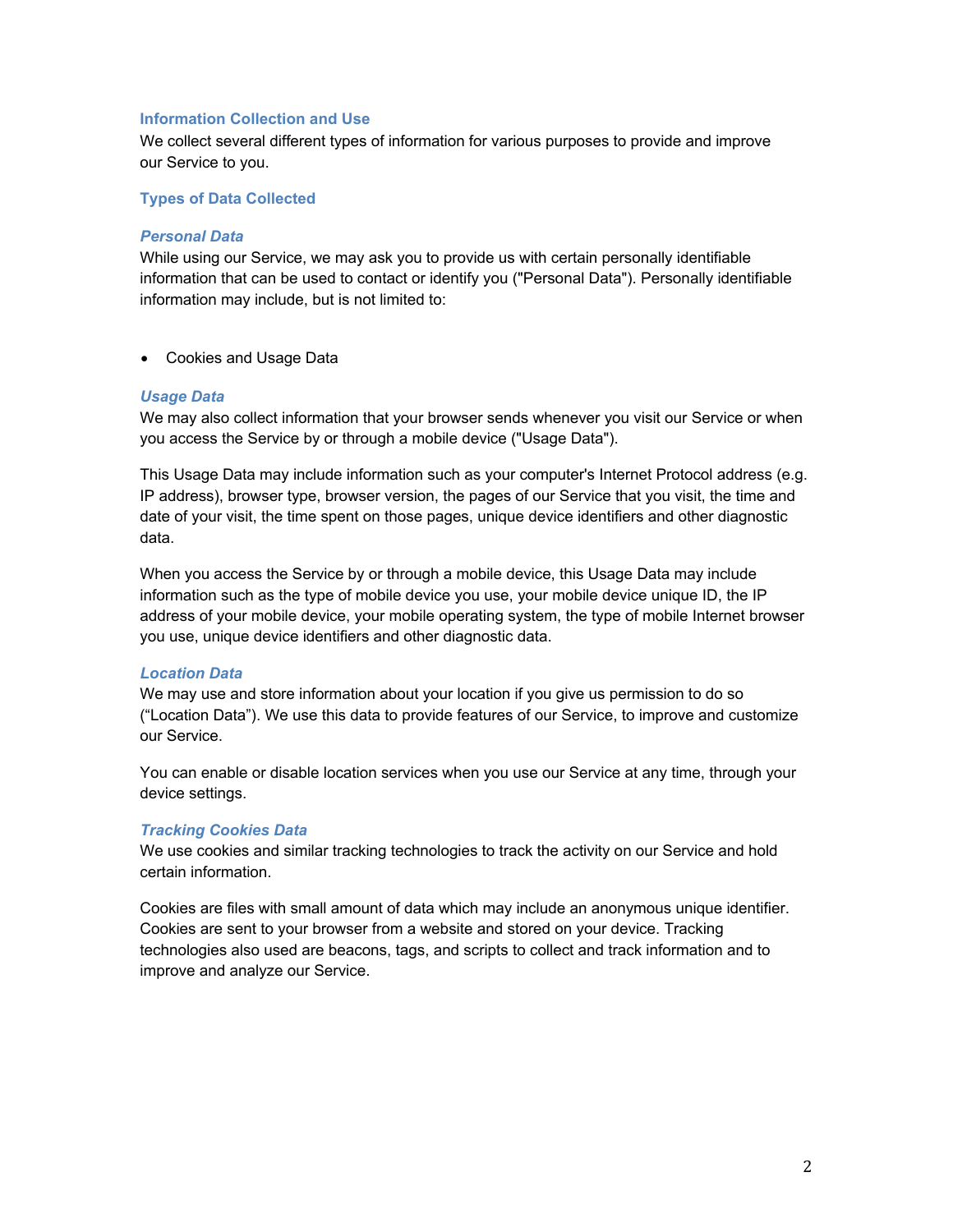You can instruct your browser to refuse all cookies or to indicate when a cookie is being sent. However, if you do not accept cookies, you may not be able to use some portions of our Service.

Examples of Cookies we use:

- **Session Cookies.** We use Session Cookies to operate our Service.
- **Preference Cookies.** We use Preference Cookies to remember your preferences and various settings.
- **Security Cookies.** We use Security Cookies for security purposes.
- **Advertising Cookies.** Advertising Cookies are used to serve you with advertisements that may be relevant to you and your interests.

# **Use of Data**

Mobilaxy GmbH uses the collected data for various purposes:

- To provide and maintain our Service
- To notify you about changes to our Service
- To allow you to participate in interactive features of our Service when you choose to do so
- To provide customer support
- To gather analysis or valuable information so that we can improve our Service
- To monitor the usage of our Service
- To detect, prevent and address technical issues

# **Legal Basis for Processing Personal Data Under General Data Protection Regulation (GDPR)**

If you are from the European Economic Area (EEA), Mobilaxy GmbH legal basis for collecting and using the personal information described in this Privacy Policy depends on the Personal Data we collect and the specific context in which we collect it.

Mobilaxy GmbH may process your Personal Data because:

- We need to perform a contract with you
- You have given us permission to do so
- The processing is in our legitimate interests and it's not overridden by your rights
- For payment processing purposes
- To comply with the law

# **Retention of Data**

Mobilaxy GmbH will retain your Personal Data only for as long as is necessary for the purposes set out in this Privacy Policy. We will retain and use your Personal Data to the extent necessary to comply with our legal obligations (for example, if we are required to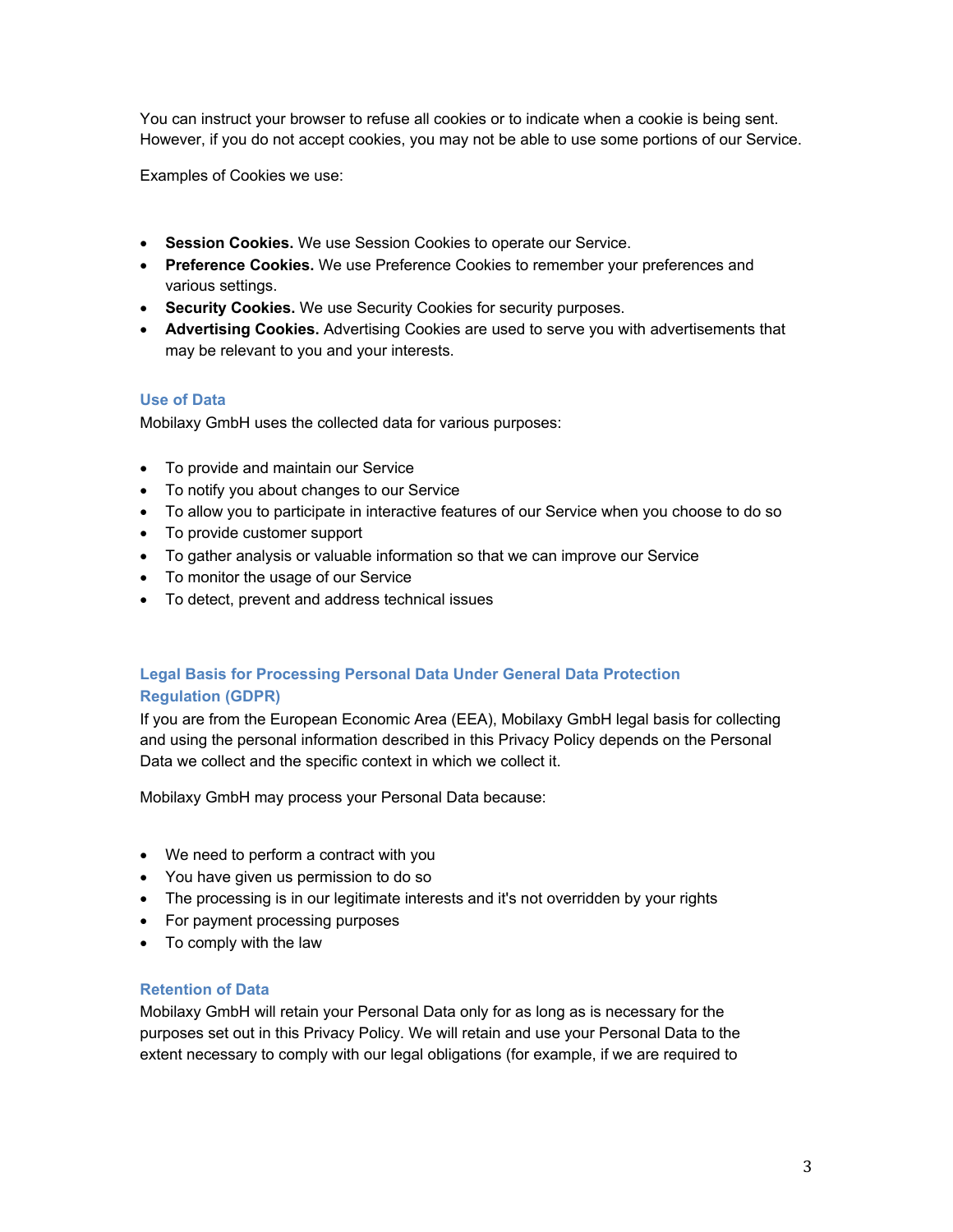retain your data to comply with applicable laws), resolve disputes, and enforce our legal agreements and policies.

Mobilaxy GmbH will also retain Usage Data for internal analysis purposes. Usage Data is generally retained for a shorter period of time, except when this data is used to strengthen the security or to improve the functionality of our Service, or we are legally obligated to retain this data for longer time periods.

#### **Transfer of Data**

Your information, including Personal Data, may be transferred to — and maintained on computers located outside of your state, province, country or other governmental jurisdiction where the data protection laws may differ than those from your jurisdiction.

If you are located outside Austria and choose to provide information to us, please note that we transfer the data, including Personal Data, to Austria and process it there.

Your consent to this Privacy Policy followed by your submission of such information represents your agreement to that transfer.

Mobilaxy GmbH will take all steps reasonably necessary to ensure that your data is treated securely and in accordance with this Privacy Policy and no transfer of your Personal Data will take place to an organization or a country unless there are adequate controls in place including the security of your data and other personal information.

### **Disclosure of Data**

#### **Disclosure for Law Enforcement**

Under certain circumstances, Mobilaxy GmbH may be required to disclose your Personal Data if required to do so by law or in response to valid requests by public authorities (e.g. a court or a government agency).

#### **Legal Requirements**

Mobilaxy GmbH may disclose your Personal Data in the good faith belief that such action is necessary to:

- To comply with a legal obligation
- To protect and defend the rights or property of Mobilaxy GmbH
- To prevent or investigate possible wrongdoing in connection with the Service
- To protect the personal safety of users of the Service or the public
- To protect against legal liability

#### **Security of Data**

The security of your data is important to us, but remember that no method of transmission over the Internet, or method of electronic storage is 100% secure. While we strive to use commercially acceptable means to protect your Personal Data, we cannot guarantee its absolute security.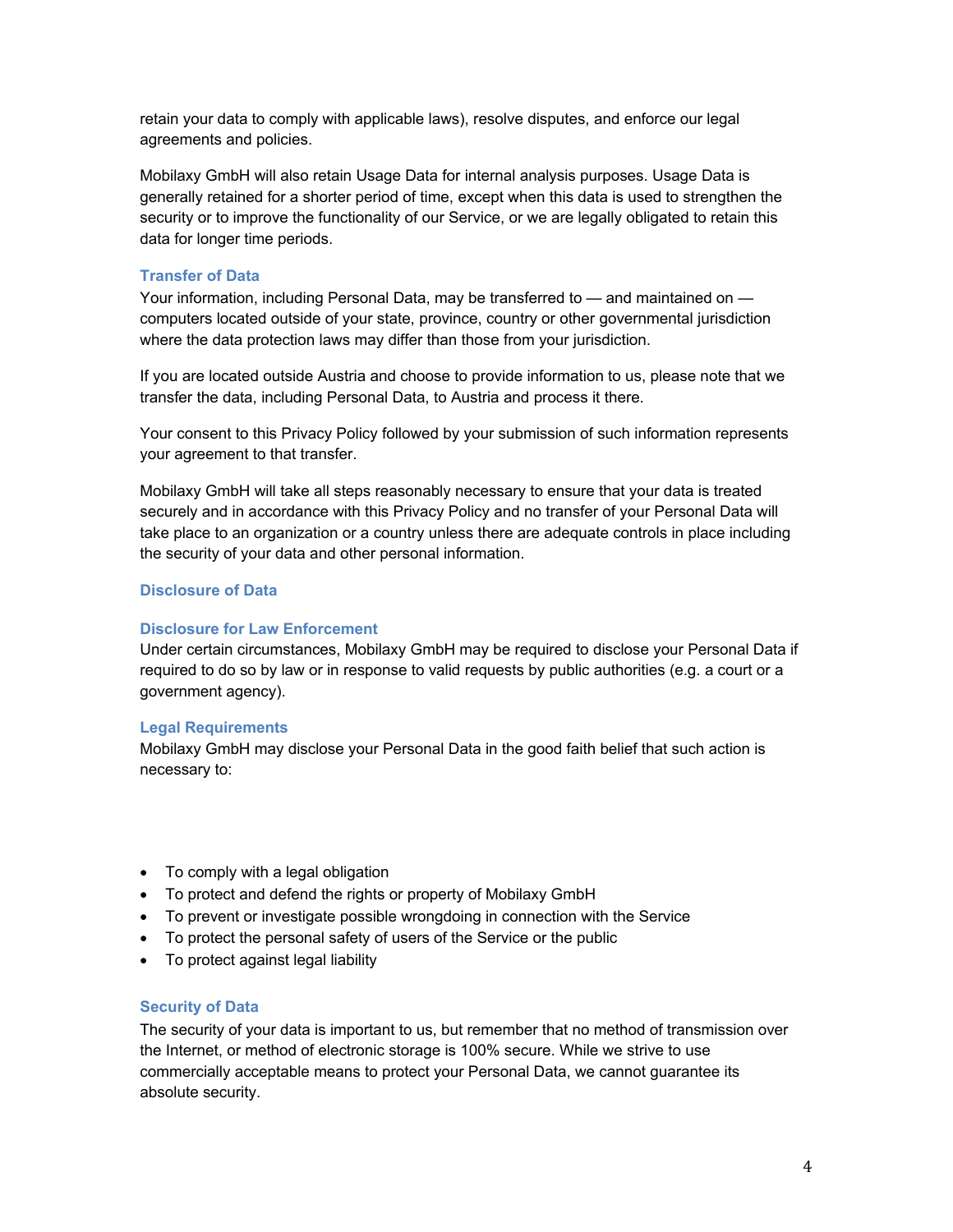# **"Do Not Track" Signals**

We do not support Do Not Track ("DNT"). Do Not Track is a preference you can set in your web browser to inform websites that you do not want to be tracked.

You can enable or disable Do Not Track by visiting the Preferences or Settings page of your web browser.

### **Your Data Protection Rights Under General Data Protection Regulation (GDPR)**

If you are a resident of the European Economic Area (EEA), you have certain data protection rights. Mobilaxy GmbH aims to take reasonable steps to allow you to correct, amend, delete, or limit the use of your Personal Data.

If you wish to be informed what Personal Data we hold about you and if you want it to be removed from our systems, please contact us.

In certain circumstances, you have the following data protection rights:

**The right to access, update or to delete the information we have on you.** Whenever made possible, you can access, update or request deletion of your Personal Data directly within your account settings section. If you are unable to perform these actions yourself, please contact us to assist you.

**The right of rectification.** You have the right to have your information rectified if that information is inaccurate or incomplete.

**The right to object.** You have the right to object to our processing of your Personal Data.

**The right of restriction.** You have the right to request that we restrict the processing of your personal information.

**The right to data portability.** You have the right to be provided with a copy of the information we have on you in a structured, machine-readable and commonly used format.

**The right to withdraw consent.** You also have the right to withdraw your consent at any time where Mobilaxy GmbH relied on your consent to process your personal information.

Please note that we may ask you to verify your identity before responding to such requests.

You have the right to complain to a Data Protection Authority about our collection and use of your Personal Data. For more information, please contact your local data protection authority in the European Economic Area (EEA).

# **Service Providers**

We may employ third party companies and individuals to facilitate our Service ("Service Providers"), to provide the Service on our behalf, to perform Service-related services or to assist us in analyzing how our Service is used.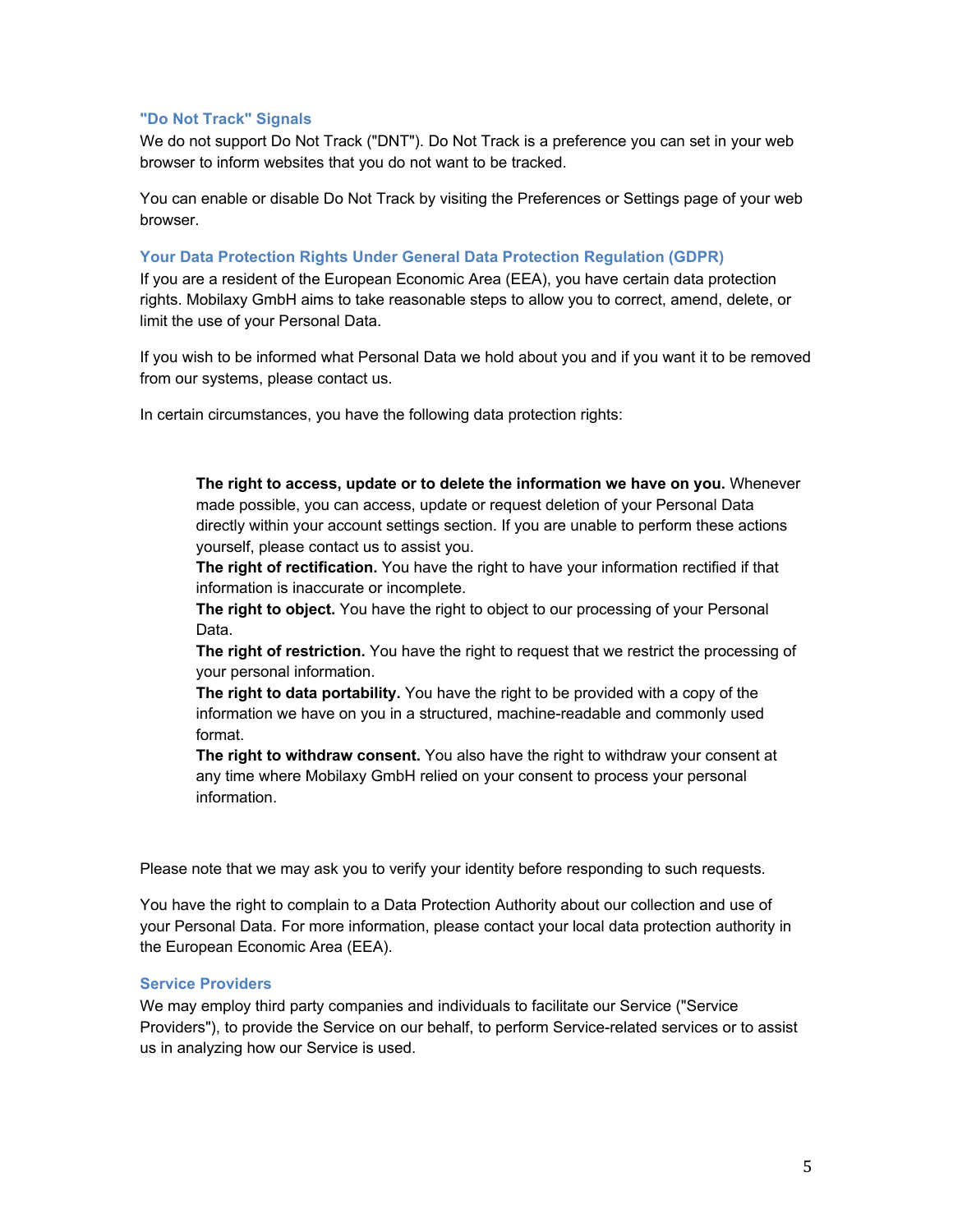These third parties have access to your Personal Data only to perform these tasks on our behalf and are obligated not to disclose or use it for any other purpose.

#### **Analytics**

We may use third-party Service Providers to monitor and analyze the use of our Service.

### **Firebase**

Firebase is analytics service provided by Google Inc.

You may opt-out of certain Firebase features through your mobile device settings, such as your device advertising settings or by following the instructions provided by Google in their Privacy Policy: http://www.google.com/intl/en/policies/privacy/ We also encourage you to review the Google's policy for safeguarding your data: https://support.google.com/ analytics/answer/6004245. For more information on what type of information Firebase collects, please visit please visit the Google Privacy Terms web page: http:// www.google.com/intl/en/policies/privacy/

### **Advertising**

We may use third-party Service Providers to show advertisements to you to help support and maintain our Service.

### **AdMob by Google**

AdMob by Google is provided by Google Inc.

You can opt-out from AdMob by Google service by following the instructions described by Google: https://support.google.com/ads/answer/2662922?hl=en For more information on how Google uses the collected information, please visit the "How Google uses data when you use our partners' sites or app" page:

http://www.google.com/policies/privacy/partners/ or visit the Privacy Policy of Google: http://www.google.com/policies/privacy/

### **AdColony**

AdColony is provided by Jirbo, Inc.

You can opt-out from AdColony service by visiting the AdColony Opt-out page: http:// www.adcolony.com/privacy-policy/opt-out/

You can also opt-out from AdColony through the Digital Advertising Alliance in the USA http://www.aboutads.info/choices/ or opt-out using your mobile device settings.

For more information AdColony, please visit the Privacy Policy of AdColony: http:// www.adcolony.com/privacy-policy/

### **Chartboost**

GDPR: https://answers.chartboost.com/en-us/articles/115001489613 Privacy Policy: https://answers.chartboost.com/en-us/articles/115001489623 **Unity**  Unity is committed to the responsible collection and use of player data – and enhancing privacy safeguards.

GDPR: https://unity3d.com/legal/gdpr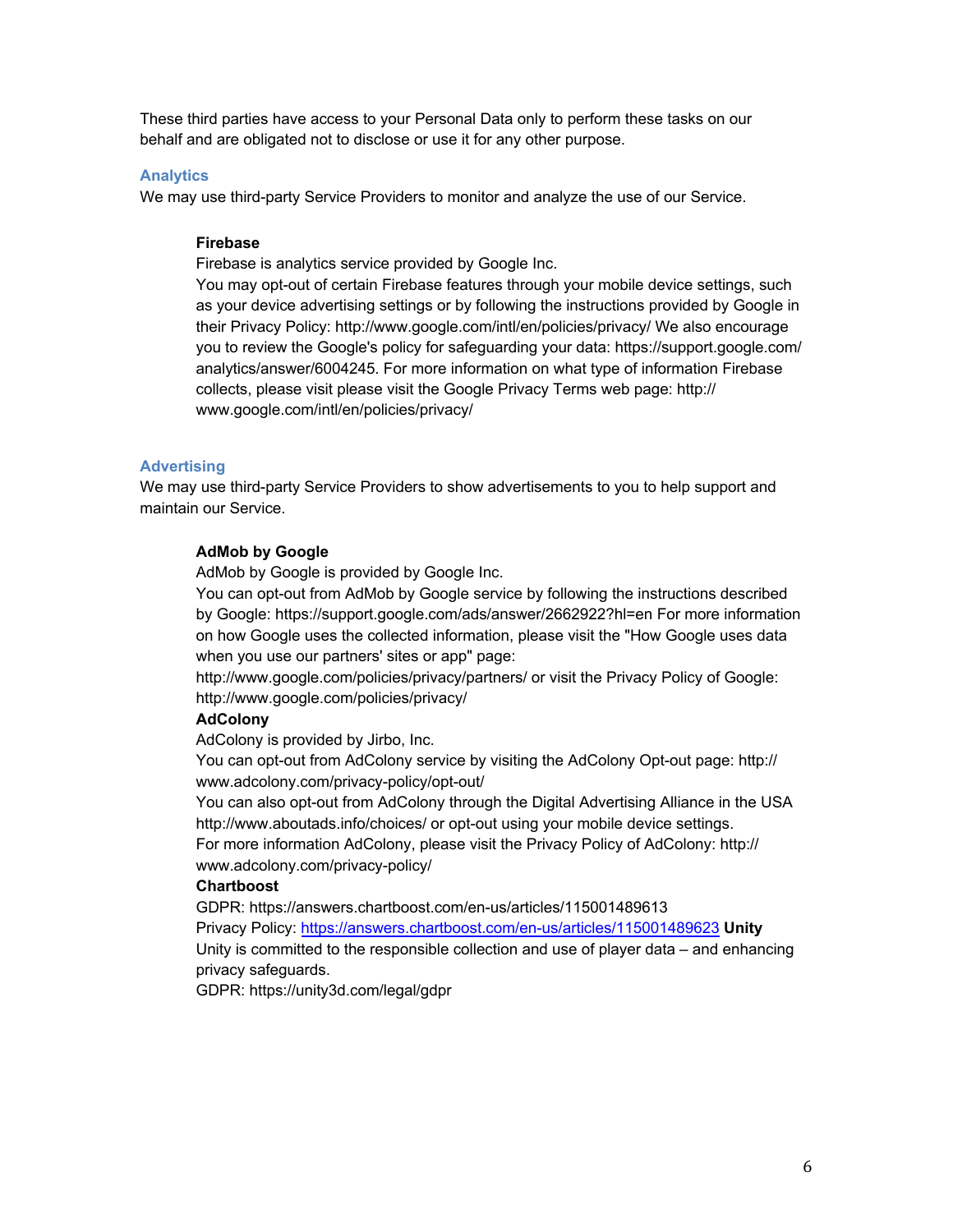#### **Behavioral Remarketing**

Mobilaxy GmbH uses remarketing services to advertise on third party websites to you after you visited our Service. We and our third-party vendors use cookies to inform, optimize and serve ads based on your past visits to our Service.

### **Google AdWords**

Google AdWords remarketing service is provided by Google Inc. You can opt-out of Google Analytics for Display Advertising and customize the Google Display Network ads by visiting the Google Ads Settings page: http://www.google.com/settings/ads Google also recommends installing the Google Analytics Opt-out Browser Add-on https://tools.google.com/dlpage/gaoptout - for your web browser. Google Analytics Optout Browser Add-on provides visitors with the ability to prevent their data from being collected and used by Google Analytics. For more information on the privacy practices of Google, please visit the Google Privacy

#### **Payments**

We may provide paid products and/or services within the Service. In that case, we use third-party services for payment processing (e.g. payment processors).

Terms web page: http://www.google.com/intl/en/policies/privacy/

We will not store or collect your payment card details. That information is provided directly to our third-party payment processors whose use of your personal information is governed by their Privacy Policy. These payment processors adhere to the standards set by PCI-DSS as managed by the PCI Security Standards Council, which is a joint effort of brands like Visa, Mastercard, American Express and Discover. PCI-DSS requirements help ensure the secure handling of payment information.

The payment processors we work with are:

#### **Apple Store In-App Payments**

Their Privacy Policy can be viewed at https://www.apple.com/legal/privacy/en-ww/ **Google Play In-App Payments** Their Privacy Policy can be viewed at https://www.google.com/policies/privacy/

#### **Links to Other Sites**

Our Service may contain links to other sites that are not operated by us. If you click on a third party link, you will be directed to that third party's site. We strongly advise you to review the Privacy Policy of every site you visit.

We have no control over and assume no responsibility for the content, privacy policies or practices of any third party sites or services.